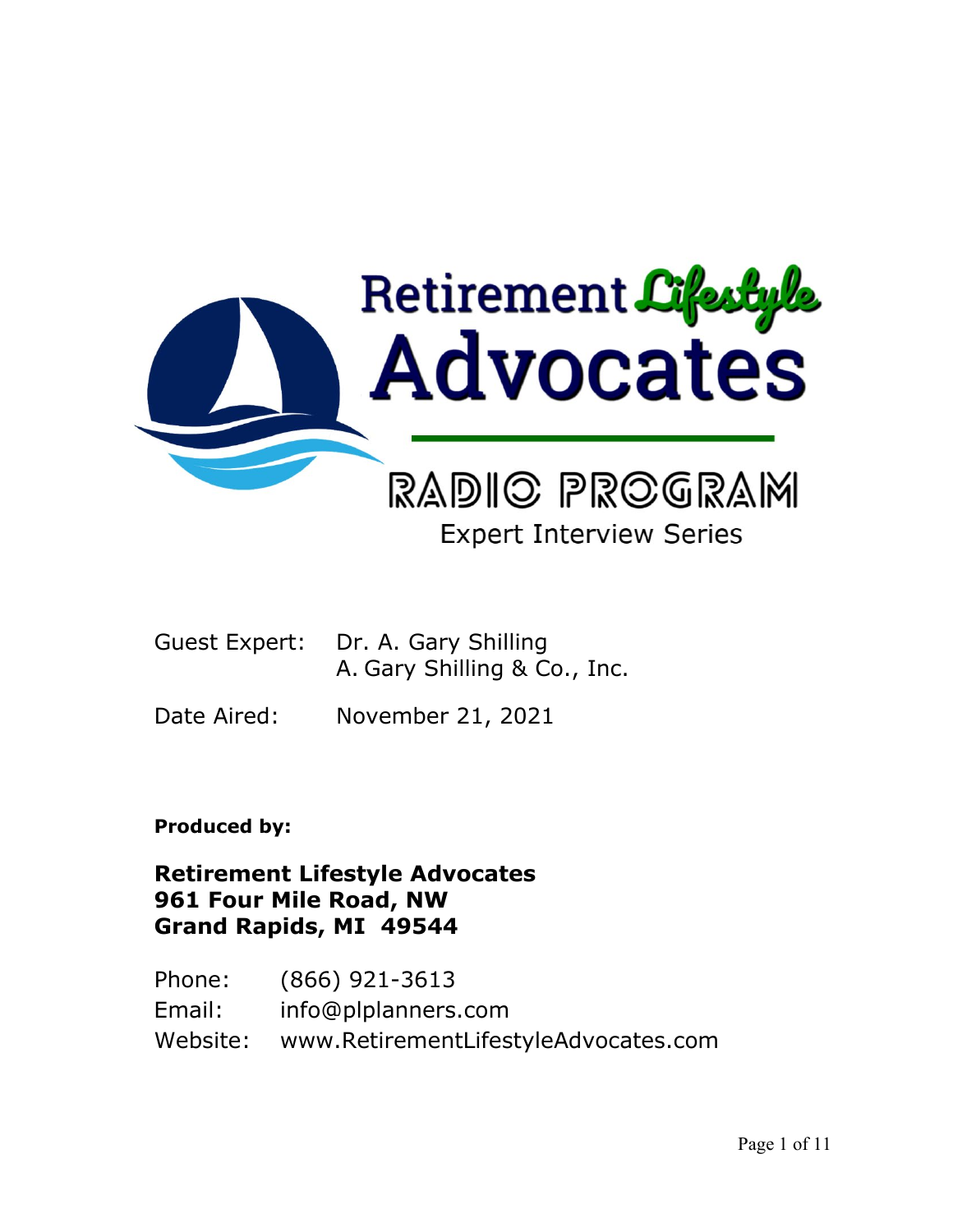Welcome back to RLA Radio. I have the pleasure of chatting once again with Dr. A. Gary Shilling. Many of you will recognize Gary as a returning guest. He has been a Forbes columnist for 40 plus years, he is a regular contributor to Bloomberg. In fact as I'm recording this he just posted Gary Shilling's Guide to the Post-Pandemic Economy, Part 3, which I read. And Gary, welcome back to the program. It's always a pleasure to catch up with you.

## Dr. A. Gary Shilling:

Same here Dennis. Thanks.

## Dennis Tubbergen:

Well, and I will mention too that Gary publishes a terrific newsletter called Insight. And if you'd like to learn more about the newsletter go to agaryshilling.com or you can get a complimentary copy by calling his office at 888-346-7444. I'll give that number again before this segment is over. So Gary I've got to get your take on this, the inflation rate even when measured by the consumer price index is very, very high. What's your inflation forecast moving ahead?

# Dr. A. Gary Shilling:

I think it's going to calm down. I'm of the opinion, and this is the Fed's view and I don't always agree with them but, I think a lot of this is temporary. It's really supply chain bottlenecks and economic reopening friction. Now the real question though is, will this spawn inflationary expectations? And you might recall that's what we had in the 1970s when people thought, hey, prices are going up I better buy now, last chance. And of course that meant that inventories were depleted, productive capacity was strained, so prices went up, suspicions were confirmed, and that meant that people bought even more and it was a self-feeding cycle.

#### Dr. A. Gary Shilling:

We haven't had that, it hasn't developed so far. But that's the risk, that's the thing that I'm looking for. But if we don't get that then I think the inflation situation is going to calm down. And I continue to believe, Dennis, that the primary driver of inflation is excess demand. And when you have excess supply, you have deflationary pressures. And right now, of course, we continue to have excess supply because China and other Asian economies are huge, huge producers but very, very parsimonious consumers.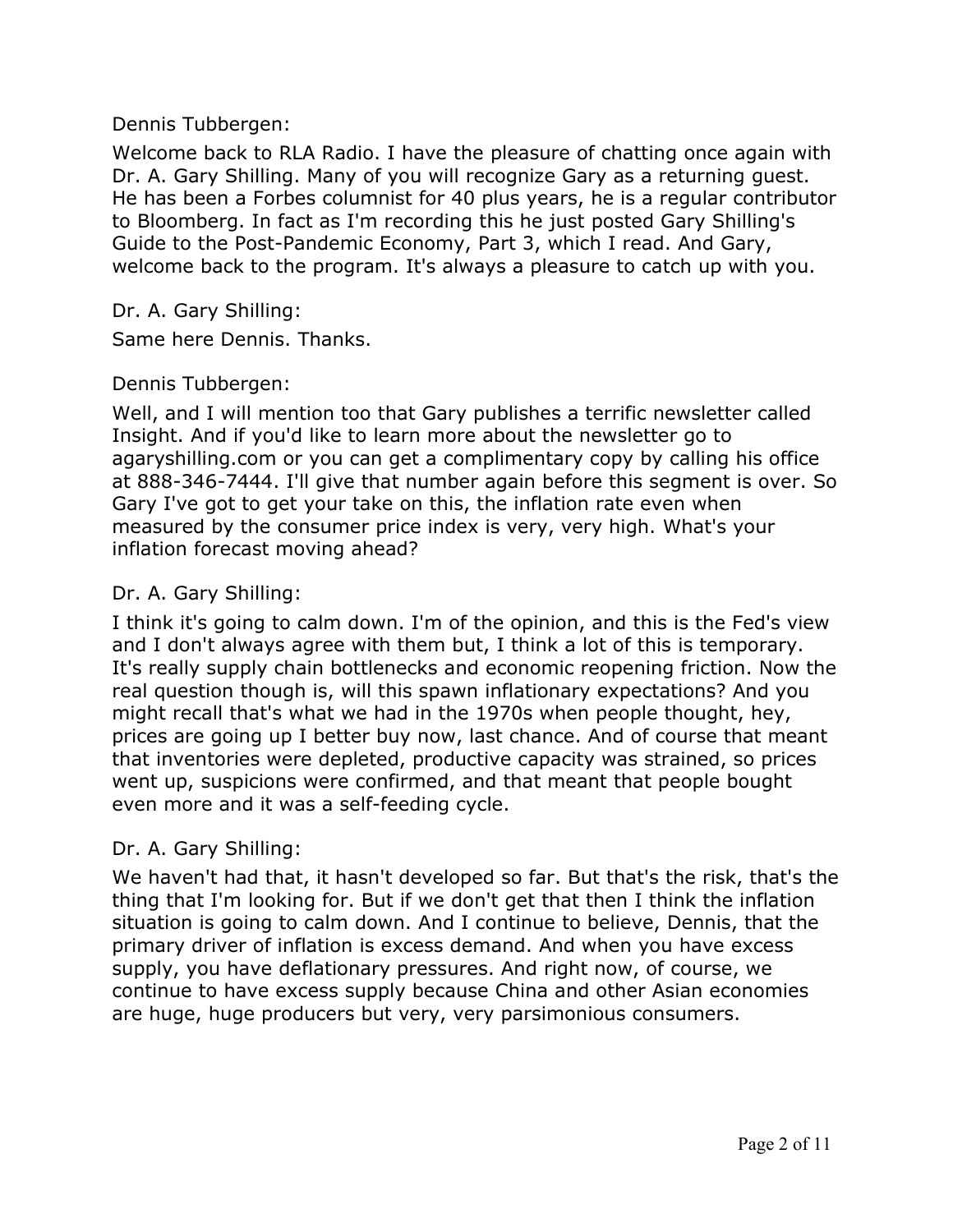# Dr. A. Gary Shilling:

It's the saving gluts, the supply as a result worldwide exceeds demand. You look at China, their consumer spending is a percentage GDP is 42%, in this country it's 69%. Almost twice as much. They're big savers and that saving glut is a counterpart of excess supply. So I think fundamentally you have very strong deflationary pressures, and I think they will reassert themselves after this current spat of inflation because of supply chain bottlenecks and the frictions of reopening economy subside.

# Dennis Tubbergen:

You know Gary, I've interviewed a number of bright people here on the program who are of the opinion that the Fed's quantitative easing or currency creation, if you will, are going to lead to those inflationary expectations and have people accelerate purchasing and get out of the dollar. And there's some pretty dismal forecasts among some pundits out there. What would your perspective be relating to those positions?

## Dr. A. Gary Shilling:

Well first of all, the dollar has been very strong lately as I'm sure you're aware, so it's quite the opposite. Things can change, but so far there's no evidence of that. And also of course people, consumers have saved the vast majority of the three rounds of fiscal stimulus they got in response to the virus. In the middle of last year they saved 75% only spent 25%, the one in December they saved even more, 76%, and the one this past March they saved 78%. So people have saved, they have not spent that money. I think that the pandemic just scared a lot of people.

#### Dr. A. Gary Shilling:

And the Federal Reserve Survey show that 16% of millennials don't have 400 bucks in reserves to handle contingencies. So I think that we're going to continue to see high saving, moderate spending. And as a result, we're not going to see those kinds of pressures which many people are forecasting. But of course you know they've been saying that ever since the stimulus in response to the virus started really a year and a half ago. But so far, there's no evidence of that and I don't see why it's going to suddenly change.

#### Dennis Tubbergen:

Well if you're just joining me, I'm chatting today with Dr. A. Gary Shilling. His website is agaryshilling.com, and his terrific newsletter, Insight, is a complimentary copies available to our listeners today by calling 888-346- 7444. So Gary, the Fed has recently announced that the taper will begin. 15 billion a month and that's going to continue. As I recall, you can correct me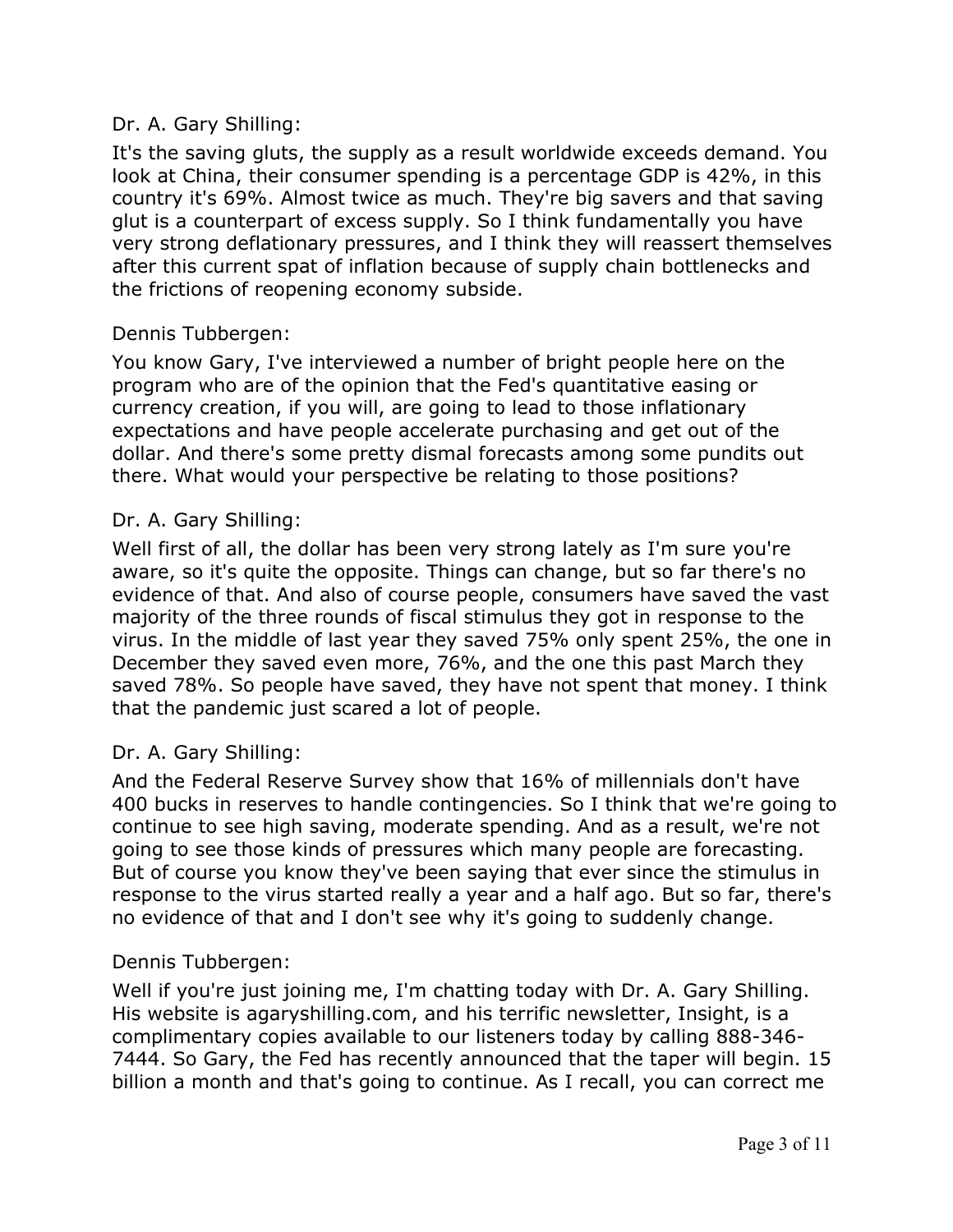if I'm wrong, but back in 2018 they started to taper, markets didn't like it and they quickly reversed course. Is this the real thing this time?

# Dr. A. Gary Shilling:

It certainly has been advertised. I think after the taper tantrum, as we called in 2018 when Ben Bernanke was Fed Chairman, these guys at the Fed I think they really had gotten scared. And there's been plenty of discussion and anticipation, but that doesn't mean there isn't going to be effect. And what's really at stake here is how much speculation, how much excess leverage, how much borrowing? And financial problems are always, regardless of the root of them, they're always magnified by leverage, by financial leverage, excess borrowing. And of course that's what you've had with so much money pumped out there by the Fed.

# Dr. A. Gary Shilling:

Now it's not going into spending, the turnover of money has collapsed even though the money supply is going through the roof, but a lot of it is going into speculations. And that's the \$64 trillion question is, are we going to see a lot of blood on the floor as all these things...? You have individual investors, green investors and they think they're master of the universe, they've opened into GameStop and the AMC. And of course, then you got what I think is even a Ponzi scheme is Bitcoin and other cryptocurrencies.

# Dr. A. Gary Shilling:

They've moved in with gay abandoned and think they're really punishing the professional investor. So, you've had a huge amount of speculation out there and the risk is that the Fed even modest moves toward taking away some of the punch. And that's what William McChesney Martin, Fed's Chairman many decades ago he said, "The role of the Fed is to take away the punch bowl just when the party gets rolling." Well the Fed has been very reluctant to do that. They basically an arm of the treasury, they've been largely financing the Federal deficit.

# Dr. A. Gary Shilling:

And you had the Greenspan put early on the idea that Wall Street could put bad positions, in other words, unload them on the Fed. And then the Bernanke put and the Yellen put and now the power put. So there's been a lot of expectation that the Fed will continue to bail things out and I think that's led to a tremendous amount of speculation. So there is possibility that as the Fed tightens, that things are going to reverse dramatically.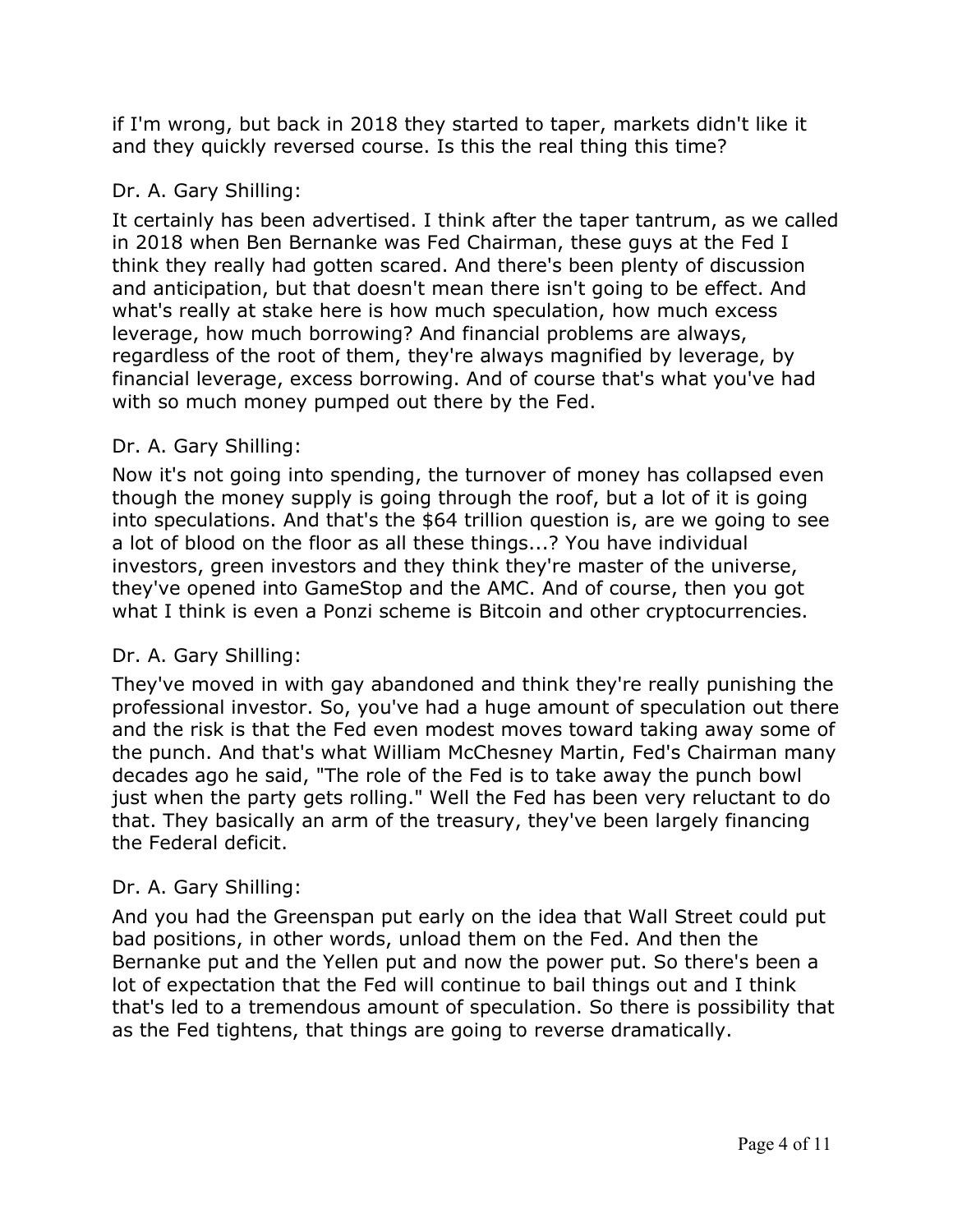So Gary, give me your take on the health of the U.S. economy. Are we heading for recession here?

## Dr. A. Gary Shilling:

The one interesting area and one that we're looking at and probably going to write up in our December newsletter, Insight, is the anticipatory borrowing an inventory building that's going on. There's been this mortal fear of not having enough stuff for Christmas. And so people have been buying ahead, retailers have been encouraging people to buy ahead. You saw we just had reports from Walmart and Target that their inventories have really leaped.

## Dr. A. Gary Shilling:

And this is really reminiscent of what happened after World War I. Price and wage controls came off, the wholesale prices doubled overnight, everybody saw them going up forever. So there was tremendous excess borrowing, spending, orders, double and triple ordering, and then all the good showed up. And as a result, we had the sharpest recession on record in 1920, 21. I don't know we're headed quite that far, but it is reminiscent of that where you have this huge build up and anticipation.

#### Dr. A. Gary Shilling:

There isn't going to be enough supply, and the bottleneck problems with the supply chains have been the root of that. And as a result we could have a situation where we're going to see some setbacks as people realize that they bought ahead, they don't need all those. They bought their Christmas gifts early and the stores are going to be stuck with excess inventories that they're going to have to unload with discounts.

#### Dennis Tubbergen:

Yeah. We've got just a couple minutes left in this segment, but I would like your opinion on what's behind these quits? I mean, when you take a look at the number of people leaving their jobs in the months of August and again in September, I mean we have record numbers like over 4 million people quitting their jobs. What in your view is driving this new trend?

#### Dr. A. Gary Shilling:

Yeah. Well that's one of 12 changes with the pandemic that we went into detail in our November newsletter. It's the idea there has been a real change in people's attitude towards work. And people now want to work remotely, they don't like the commutes, and you find more people are quitting. You've had a huge surge about a million and a half people over 65 have retired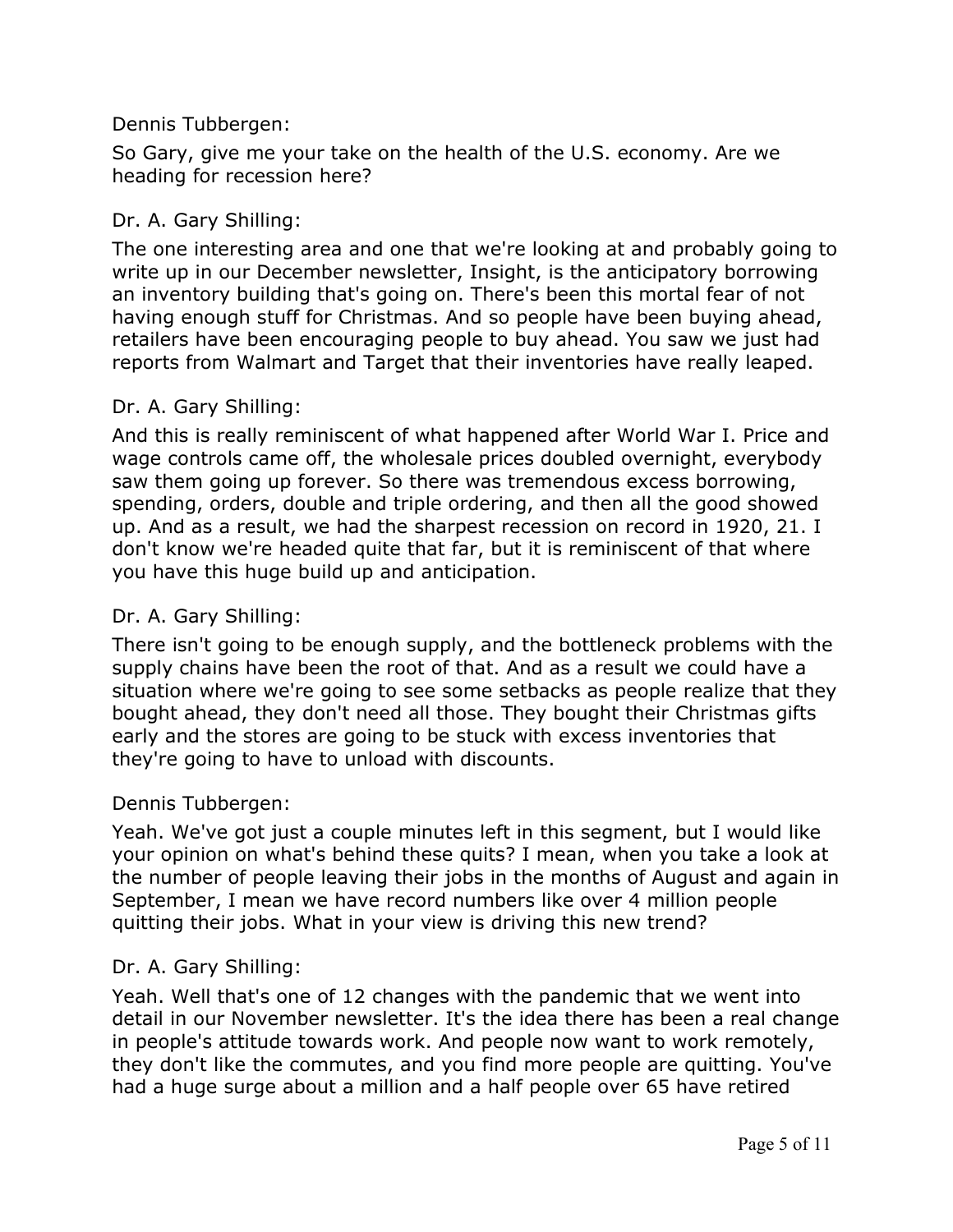early more so than the trends would indicate. And a lot of people are really in effect saying, "Wait a minute. I'm not sure I really want to work that much. Jobs are plentiful, I can quit, I can easily find a new job."

# Dr. A. Gary Shilling:

And of course at the current situation the labor markets are tight, so there's more job offers than there are people available. So you are getting that situation at the moment. Now is this going to continue? I think it'll probably calm down, but at the moment there's people are really feeling their oats, if you will, and that they can quit because there's plenty of jobs out there. If the economy continues to grow, hey, that condition could continue. But is it if I suggest we get after Christmas and there is a slow down, because there's been a lot of pre-buying and so on, then you could find people or saying, "Wait a minute. There are not that many jobs out there I better hang onto the job I have."

## Dennis Tubbergen:

Well my guest today is Dr. A. Gary Shilling. You can learn more about his work at the website, agaryshilling.com. And the phone number to call his office to get a complimentary copy of his terrific Insight newsletter is 888- 346-7444. I'll continue my conversation with Dr. Shilling when RLA Radio returns. Stay with us.

#### Dennis Tubbergen:

Welcome back to RLA Radio. I'm your host, Dennis Tubbergen. I'm chatting today with my returning guest, Dr. A. Gary Shilling. Gary has been a long time Forbes columnist. He has also got some terrific opinion pieces now that you can find on Bloomberg. And you can learn more about his work at agaryshilling.com as well. He's got a terrific Insight newsletter, and he'll give our listeners a complimentary copy if you call 888-346-7444. So I'd encourage you to do that at as well.

#### Dennis Tubbergen:

Gary, given everything we talked about in the last segment, I want to get your take on debt levels. Because a lot of the research that I've been doing, a lot of the articles I've been reading seem to indicate that credit card debt is at all time high, student loan debt at all time highs, automobile debt, mortgage debt. A lot of this so-called economic growth seems to be perhaps debt-fueled consumption when you look at the numbers. So correct me if that's an incorrect perception or just give me your take on that.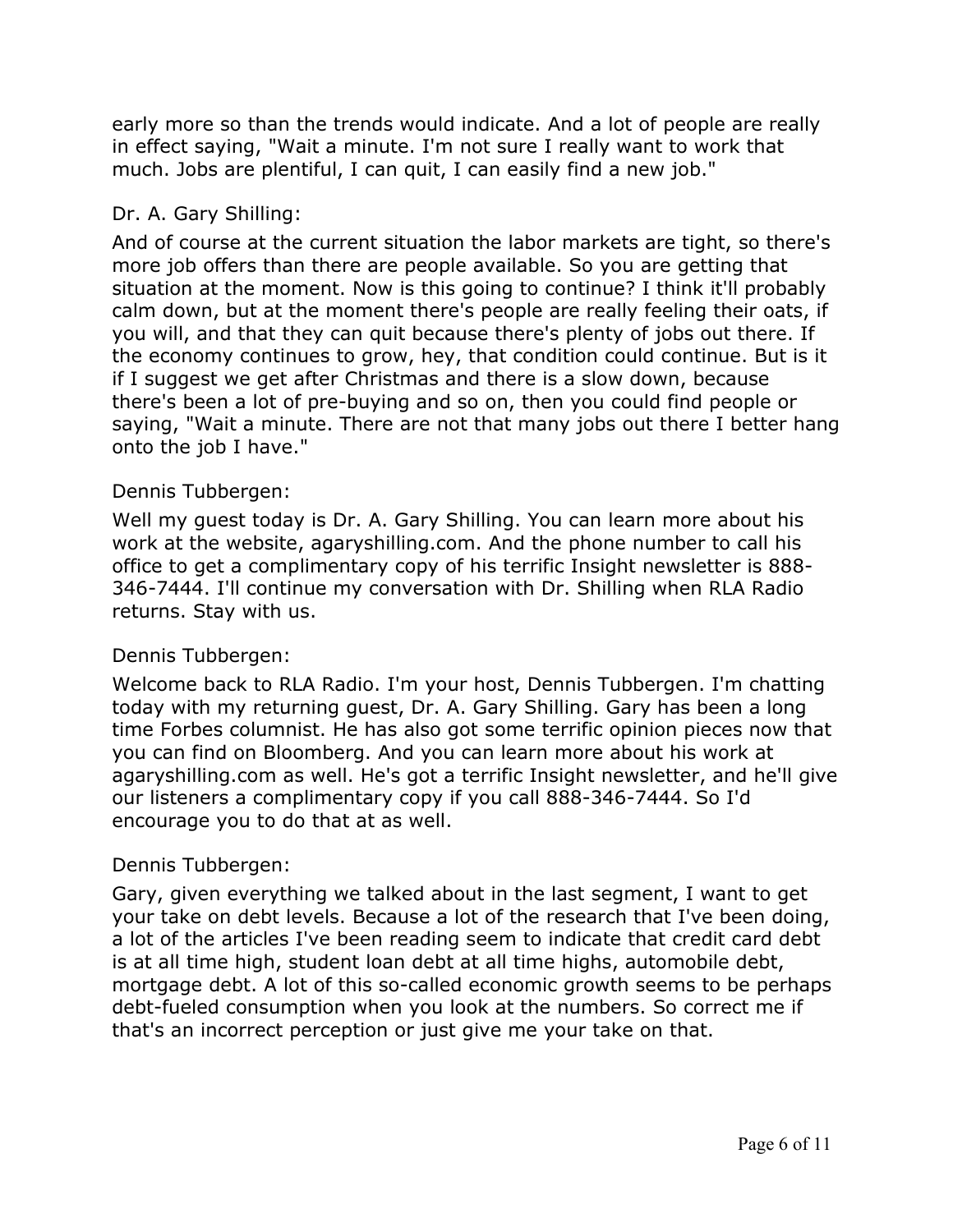# Dr. A. Gary Shilling:

Well I think it has. You have to tear it apart. There's no question that you've had huge increases of financial leverage, if you want to put it that way. And what you're pointing out, credit cards, auto loans, and student loans of course have been way out of sight. Now the other side of the coin there is mortgage debt. And ever since the financial crisis and the subprime mortgage collapse in 2008, people have been working off their mortgage debt. Some of it was simply write-offs. Those mortgages had to be written off by the lenders, but a lot of it was people were much more concerned about having big loans on their houses.

# Dr. A. Gary Shilling:

So the overall numbers don't look that extreme. But as you point out, some of these areas have shown a lot of increase in debt levels. And I think this is indicative of this general attitude of there's plenty of money around, why not borrow it? The Fed has been flooding the market with liquidity, and it hasn't really gone into purchases of goods and services it's gone into finance. I think it's what's pushed the stock market really starting in 2008 and even more so since the pandemic had early last year.

# Dr. A. Gary Shilling:

And this money is floating around and lenders want to lend it, they want to make a return on the funds, and borrowers are only too happy to take down the loan. So you have built up a lot of this and it a risky envioronment. We're not up to the levels we were with subprime mortgages right before their collapse which started in 2007. But we're at levels that are certainly not very comfortable.

# Dennis Tubbergen:

So Gary last time we talked which was about five months ago, you were, I'll just say you were bearish on stocks. You were not, as I recall, buying stocks. Has your position on that changed?

# Dr. A. Gary Shilling:

Well, yeah. We've had a very heavy position in treasury bonds which have been doing well on balance. And so we are long stocks. We use portfolios we manage, we use exchange-traded funds. We're top down we're not stock pickers, we're looking at the more the aggregate level. And so we're using exchange-traded funds on the S&P 500, for example, and that in part is simply a hedge against our big bond position. But overall I still have a lot of liquidity. I think those stocks are in nose bleeding altitude. And boy, if there's any real hiccup here I hope I can beat that. Hope I beat the mob to the door.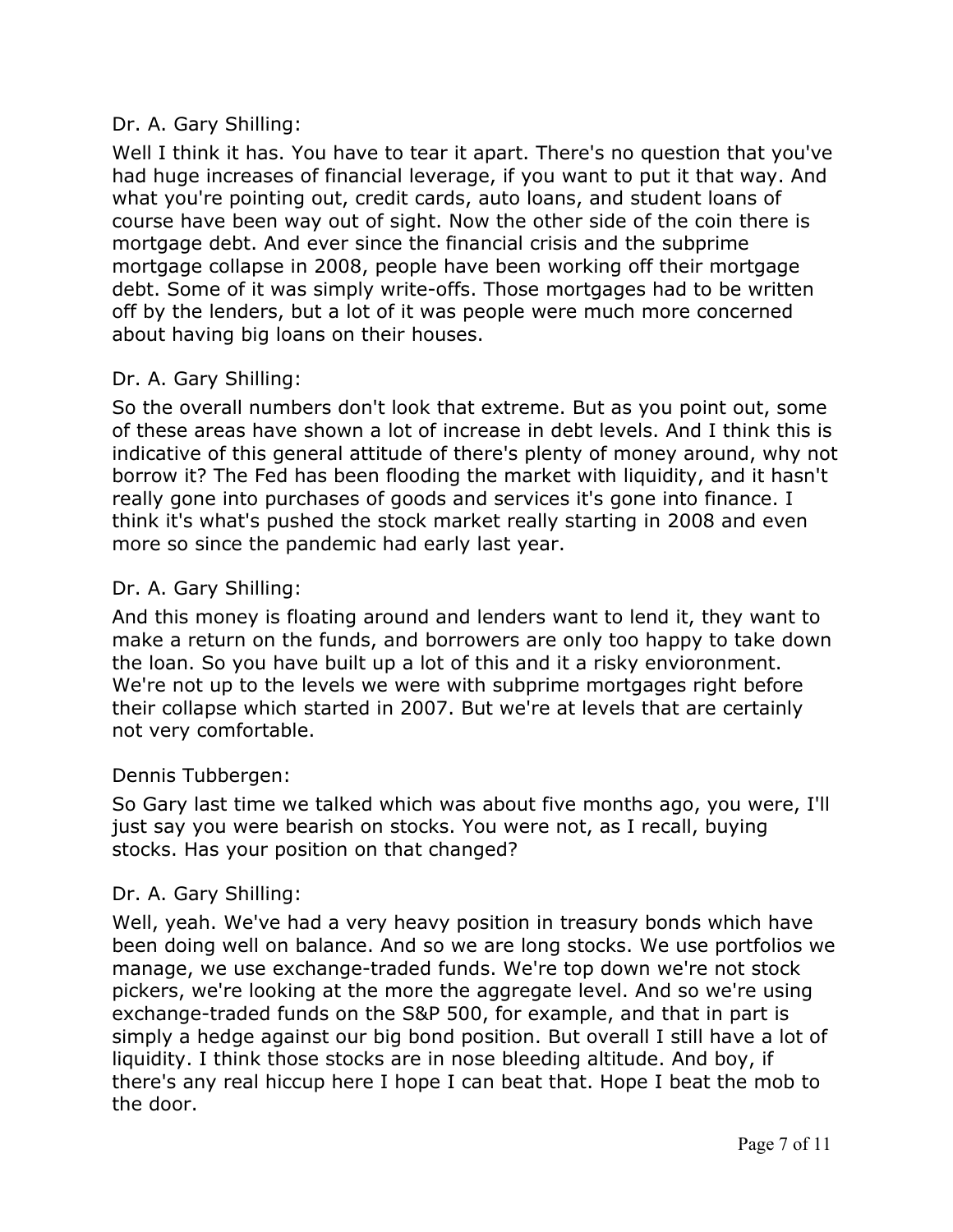Well let me ask you, as you break down the S&P 500 and look at the 11 sectors that make up the S&P 500, do you have any favorites?

#### Dr. A. Gary Shilling:

Well I think it's more a question of what you're least suspicious of. And I think that the areas that are the most vulnerable and the ones that I avoid the most right now are the growth stocks. Here's the rationale, their earnings, their big earnings are way, way out there many years out. And the way they're valued by a lot of people is discounting those future earnings. In other words saying, what are those future earnings worth today given current interest rates? Well the lower the interest rates the more of those future earnings are worth today.

#### Dr. A. Gary Shilling:

But if interest rates go up, then the discounting rate is higher and the future earnings are worth a lot less. I mean if for example, if you've got \$10 of earnings 10 years out and your discount rate is 1%, it's worth 91 cents today or \$9.10 cents today. But if the discount rate is 6%, it's only worth about five bucks. So I think that the growth stocks are vulnerable from that standpoint. And that's quite a part from what their earnings are doing and their performance in their areas. So that's one area I think is vulnerable.

#### Dr. A. Gary Shilling:

Some of the other areas that you have to be concerned about are some of the financial areas, the banks. They are in a lot of businesses but they are affected by the differences between the interest rates at which they borrow and those at which they lend. And short rates this is typical when the Fed tightens or rising faster than longer rates. Actually longer rates have come down and short rates have gone up and that squeezes their margins. These are what you call spread lenders, so I think they are at risk.

#### Dr. A. Gary Shilling:

So I would say that those are the kind of areas I would avoid. And the ones I think I would favor are things that are more routine, things that people are going to buy regardless, food for example, basic commodities. Those are the kinds of things that I think it's a cautious approach, but that's the way I would play it.

#### Dennis Tubbergen:

So Gary, given the Evergrande headlines that we've seen over the past couple months, do you have concerns about the bond market? And we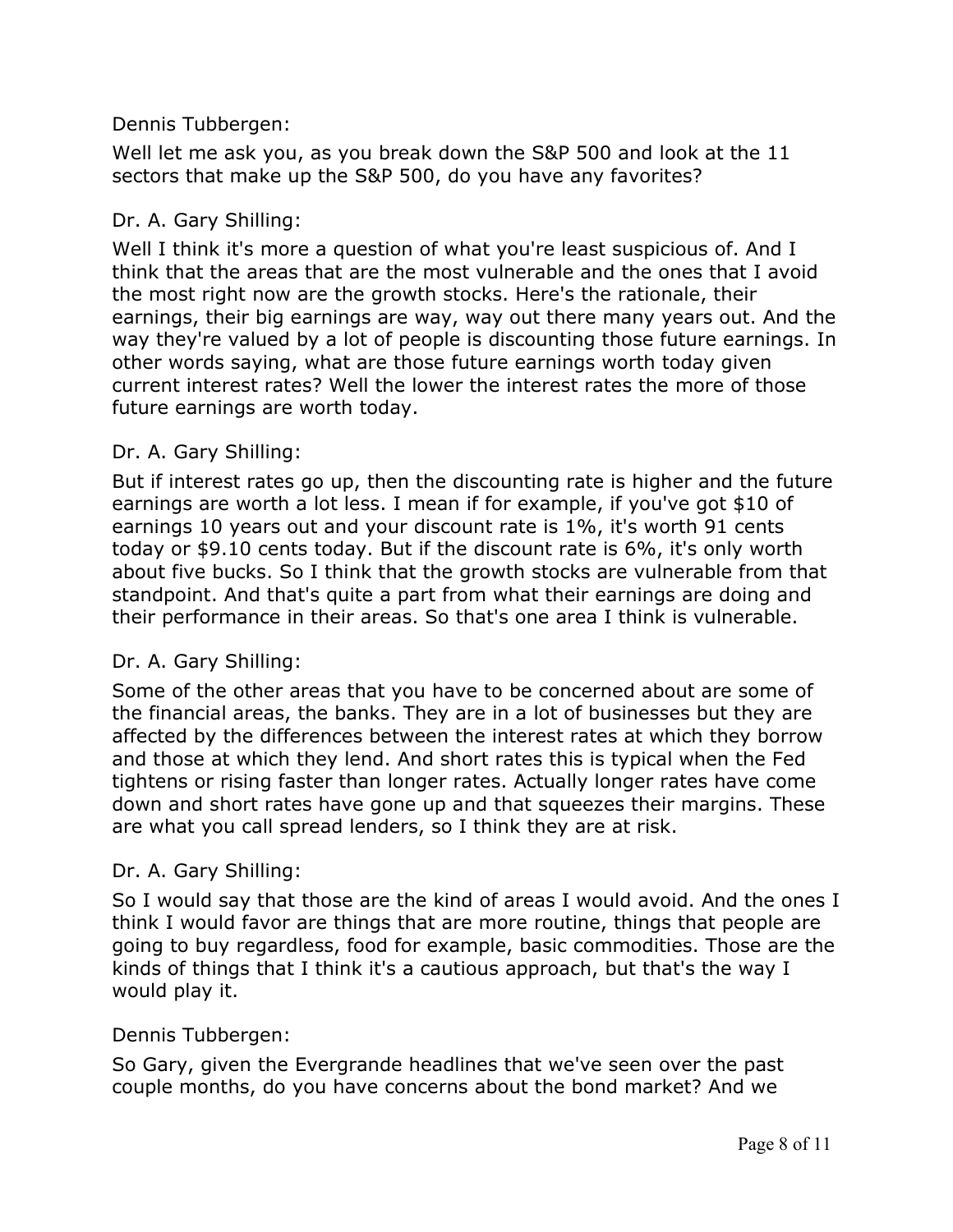should maybe clarify your bond position, because that would certainly seem to indicate that you're not expecting a big increase in interest rates.

# Dr. A. Gary Shilling:

No, I'm not. I'm not. Now of course there many aspects of the bond market. The one that I've been a big fan of for 40 years, as you well know Dennis, are long-term treasury bonds. And there unless you think the world is coming in an end, you don't really have a credit risk, you don't worry about the Federal Government going out of business. Some people think it might but I think that's a very, very remote possibility. Now it's a very different situation when you're looking at highly leveraged area and you mentioned Evergrande, the Chinese property market extremely vulnerable and that makes a big difference. So you do have a difference within the markets.

# Dr. A. Gary Shilling:

Treasuries they not only are basically risk-free, but they are safe havens. And the interesting aspect, and I've had this idea for some time I've been talking about it in our monthly newsletter, Insight, and I think it's beginning to play out, is the idea that people are saying, "The Fed is on the job and they're going to really prevent any inflation from getting out of hand." And so when you look at longer term interest rates treasury bonds, and to be a treasury bond it's got to be issued with over a 10-year maturity.

# Dr. A. Gary Shilling:

10 years is a note and under 10 years is considered a treasury bill. But anyway, if you're looking at the longer term issues, they have been strengthening while the short-term interest rates have increased. And I think what that suggests is people are saying, "Wait a minute. The Fed is really going to nip any inflation in the bud here, even if it does develop." And so looking ahead and looking at that longer term picture, we're going to have less inflation, and so that is in effect.

# Dr. A. Gary Shilling:

It's flattening what they call the yield curve. The interest rates, this is in the treasuries, starting with treasury bills, three month bills and working out to 30-year bonds. So I think you have a big difference there and the safe haven aspect of treasuries is always, always a winner when you have any kind of financial difficulties. So if you look back early last year with the COVID crisis, I mean the yield on 30-year treasuries virtually collapsed. It went down below 2%, and it's now only about 2% but it had started off about three or 4%. Now that's a huge, huge move in a treasury bond market. So it really did show where people go when they're worried, they go to treasuries and they go to the dollar.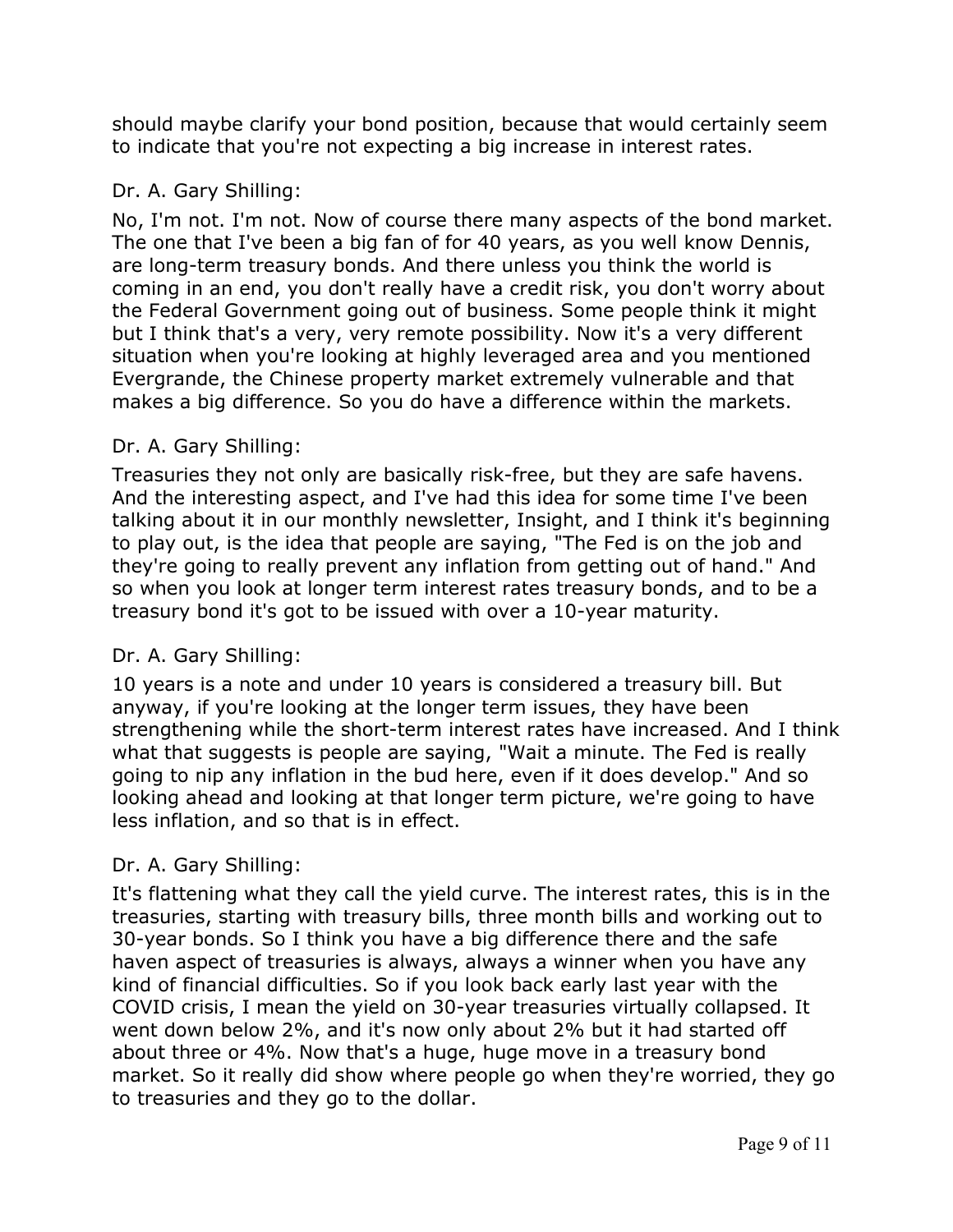So Gary, time for one last question here, you mentioned commodities just briefly. What's your view for commodities moving ahead? Both the industrial type commodities, as well as agricultural commodities?

## Dr. A. Gary Shilling:

Again it's a whole spectrum. Agriculture commodities obviously are very dependent on the weather, much more so than the industrial commodities like copper, aluminum, zinc, tin, et cetera. And the weather is always a bet as to how things are going to shape up, and now of course it's a risk on next year. This year we had considerable droughts in the upper Midwest, and that really curtailed grain production.

## Dr. A. Gary Shilling:

I was in North Dakota in August. It's the last state I've never visited and big state for pig keeping and I was up there visiting friends. But you could see the effects of the drought. But in terms of industrial metals, the one thing is that high prices always, always encourage excess production. And if you look at commodity prices adjusted for inflation, they have been in a steady decline from the mid 1800. Occasional spike with wars, oil embargos, and so on.

#### Dr. A. Gary Shilling:

But what it really says is that, yeah, there's only so much copper in the earth surface, but there's always substitutions, there's better use. Hey, I can remember when serious economists as a grown men and women thought that the telecommunications advances were going to be cut short because there wasn't enough copper in the earth surface to make all the wires you needed. Well guess what? Then they came up with fiber optics made out of silicone, which next to oxygen is the second most prominent element in the earth surface.

# Dr. A. Gary Shilling:

So I think that commodities long-term, they aren't really an investment class in my view and long-term betting on commodities going up is just not worked. And it's much more better if you want to be in commodities to assume that they're going to continue the long-term decline.

#### Dennis Tubbergen:

Well my guest today is been Dr. A. Gary Shilling. His website is agaryshilling.com. If you'd like to get a complimentary copy of his Insight newsletter, just give his office a call at 888-346-7444. And Gary, always a